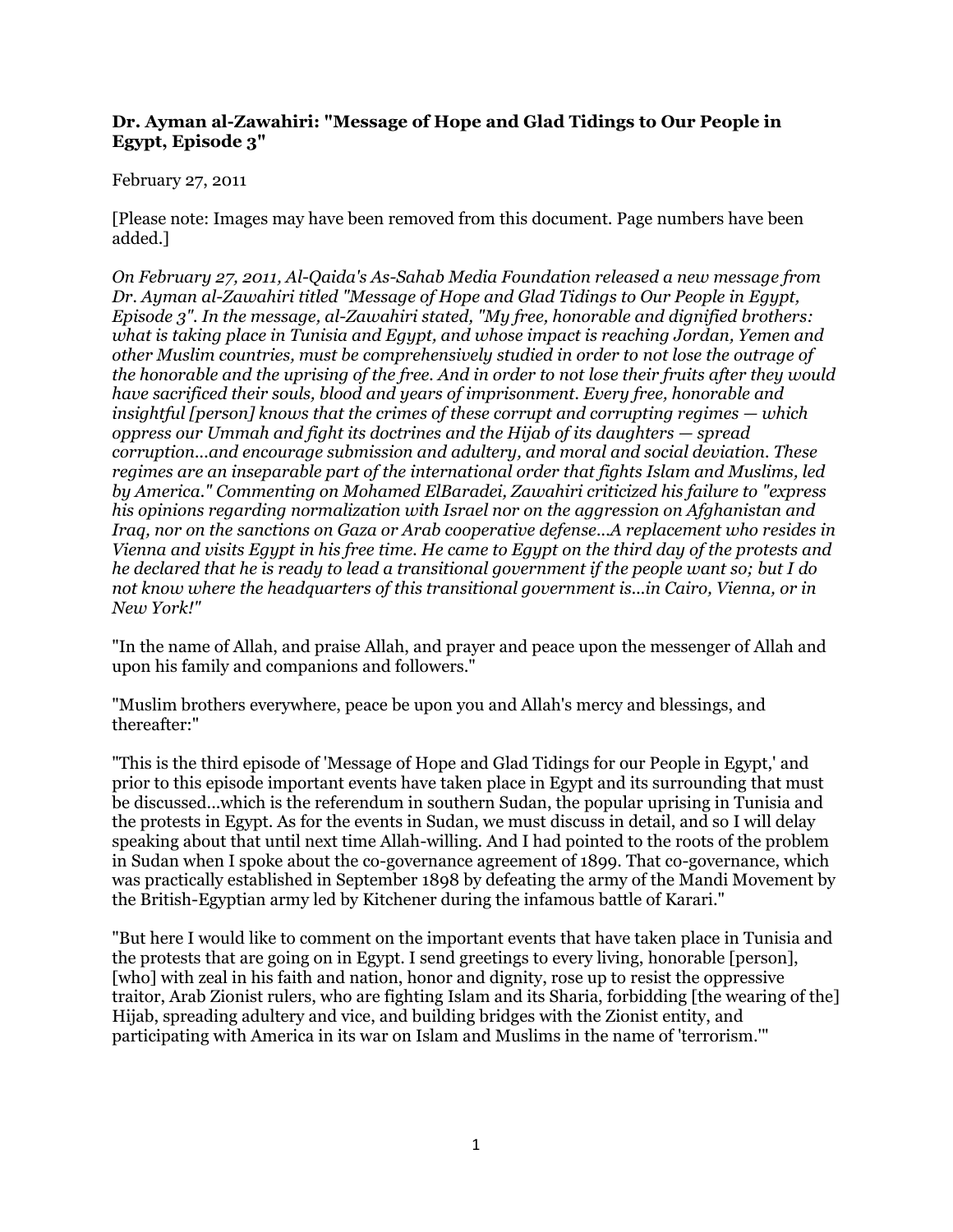"Those [Arab rulers] have implemented sanctions on our people in Gaza. They have even imprisoned and tortured the youth and have been supplying confessions to Israeli intelligence...torturing the wounded and the ill who took refuge in Egypt for medical treatment."

"They [Arab rulers] have destroyed the border tunnels over our people's heads in Gaza and Sinai, and they have spread poisonous gases, oppressed and tortured their people, and they have allowed the shedding of their blood, honor, and wealth."

"Greetings to every honorable and free person who does not accept aggression on his religion, honor, and dignity. Greetings to every honorable free person who were shot by the security herds in order for Islam to remain prevalent in his homeland...to protect the Hijab of his Muslim sisters...to stop normalization with lsrae...to break the sanctions on Gaza...to protect the wealth of his people and family from theft, embezzlement, robbery and heresy...to protect his society from vice, corruption and misguidance."

"Greetings to all of those honorable loyal and honest ones, and I ask Allah to have mercy on their martyrs and to award their families patience and console, and to heal their wounded ones, release their imprisoned ones, and award them power and steadfastness, insight and awareness. So they can continue their resistance, hard work and Jihad to achieve the hopes of the Muslim Ummah, through establishing a free Muslim state in the Muslim homelands that rules with Sharia, spreads justice, governs with Shura, liberates the Muslims' homelands, breaks the sanctions on Gaza, protects morals, defeats the country of vice and corruption, and establishes a Shura-based governance in which the Ummah chooses its rulers without oppression, cheating or fakery, and holds them responsible. And commands them for goodness and forbids, them from malice, and protects our resources from the internal thieves and their masters the outside thieves...those who steal our lands' treasures and then use them for equipment and weapons with which they protect Israel and kill our children and families in Afghanistan, Pakistan, Iraq, Somalia and Algeria, and with which they manufacture torture machinery and tools of oppression, which they supply to security gangs in our homelands...those [homelands] which they turned into torture stations and secret detentions in this contemporary Crusade campaign on Islam and Muslims in the name of 'war on terrorism."

"These torture machines and those oppression and suppressive tools are used to gag every honorable voice and every opinion that speaks the truth and every uprising that rejects injustice."

"My free, honorable and dignified brothers: what is taking place in Tunisia and Egypt, and whose impact is reaching Jordan, Yemen and other Muslim countries, must be comprehensively studied in order to not lose the outrage of the honorable and the uprising of the free. And in order to not lose their fruits after they would have sacrificed their souls, blood and years of imprisonment. Every free, honorable and insightful [person] knows that the crimes of these corrupt and corrupting regimes – which oppress our Ummah and fight its doctrines and the Hijab of its daughters – spread corruption...and encourage submission and adultery, and moral and social deviation. These regimes are an inseparable part of the international order that fights Islam and Muslims, led by America."

"These regimes are proxies and assistants for those international agencies, and they [regimes] are the ones executing their policies in fighting Islam and Hijab, and in changing the educational curriculum and in normalization with Israel, preventing Sharia from being in governance, and stealing the wealth of Muslims. And so, these international forces support and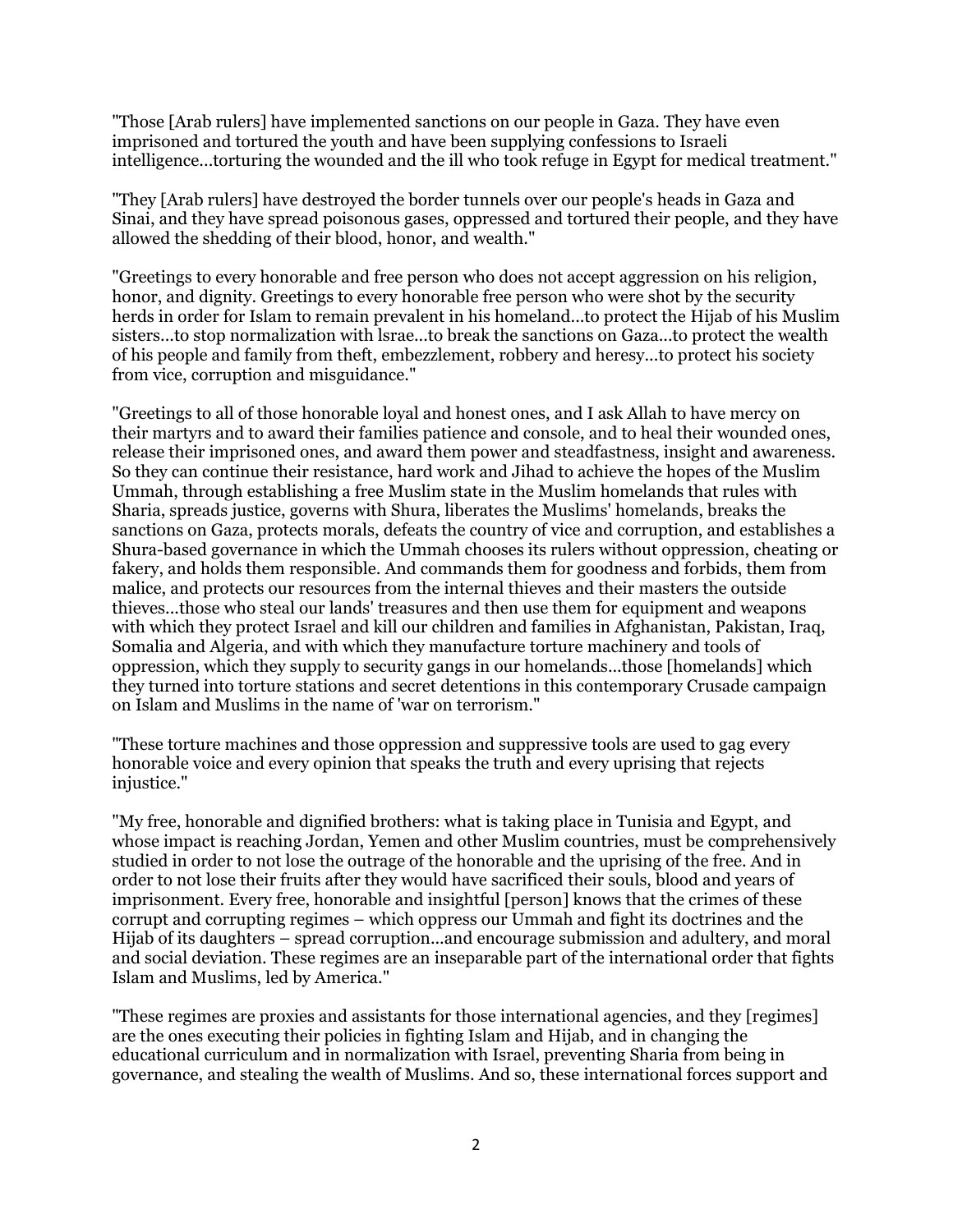back these local regimes, and they [international forces] avoid paying attention to their crimes, injustice, oppression, lies, cheating, and thievery."

"And also, they [international forces] would exchange them if they show they have become incapable of achieving their interests, or if they [regimes] reached a degree of...corruption and dissolution to an unacceptable point and if the continuation of their reign could provoke their peoples, and encouragement of a revolution that could get out of their control. And thus, these international forces—led by America—would seek to change them; replacing the old faces with new ones that deceive their peoples with some concessions and freedoms, but the interests of the higher international oppression powers remain protected and safe."

"In green Tunisia...the honorable...Tunisia...Tunisia of al-Qairawan...Tunisia of knowledge and scholars...Tunisia of steadfastness and Jihad: our families and bothers revolted against the agent of America and France who fought the Sharia and chased after the veiled females, and who spread prostitution, degeneracy and corruption and built bridges with Israel, and oppressed, tortured, suppressed, imprisoned and pursued every honorable free person who has protected his religion and family and country and honors. He took Tunisia and what's on it as loot and booty and offered its resources to his gangs that abused its fruits and treasures, and they left its people as victims of poverty, dependency and neediness, whose majority cannot gain sustenance until after hardship and bitterness."

"And when they revolted to demand their rights for a dignified life, he ordered the herds of his police and security to suppress them. And America had been watching the situation for a month, and when it felt that her man had been burnt and his harm exceeded his benefits, it sent him to the waste can of history, to her agents in Jeddah. And it issued communiqués congratulating the new government, which in fact is an extension of Ibn Ali's gangs and a group of his partners. And with that America tried to manage a preplanned change...to remove the blazes and magma of the volcano away from implementing the rule of Sharia and creating hostility towards Israel and away from America's war on Muslims in the name of the 'war on terrorism.'"

"A new government that gives people some freedoms and carries out some reforms and releases the prisoners for a period, but the control of the affairs remains in the hands of America, its agents and soldiers."

"The honorable free people of Tunisia, zealous of their faith and Sharia...must stand...against these tricks, and they must continue their sacrifices and efforts until Tunisia returns to being a castle for Jihad and steadfastness, and until it rids itself of corruption and bribery, and theft and suppression, injustice, vice and dependency. And for Tunisia to take its suitable role amongst its Muslim Ummah, to defend al-Aqsa to support the Mujahideen in every region of the Islamic homelands, and support the weakened and the oppressed and work on liberating the Muslim homelands from armies of the Crusader campaigns today in Afghanistan, Pakistan, Iraq, the Arabian Peninsula, Somalia and the Islamic Maghreb.

"The free honorable people of Tunisia must say to the Frenchman and his agents: enough deviation and enough vice and enough dissolution and enough alienating the Sharia, which has been absent from governance due to the spears and canons of the occupier and his agents' prisons."

"The honorable people of Tunisia must establish governance that would become a model for their brothers in Shura and...hold rulers accountable, and chase after the thieves, and close the windows of malice, and [show] justice in dividing the wealth of the Ummah on their people."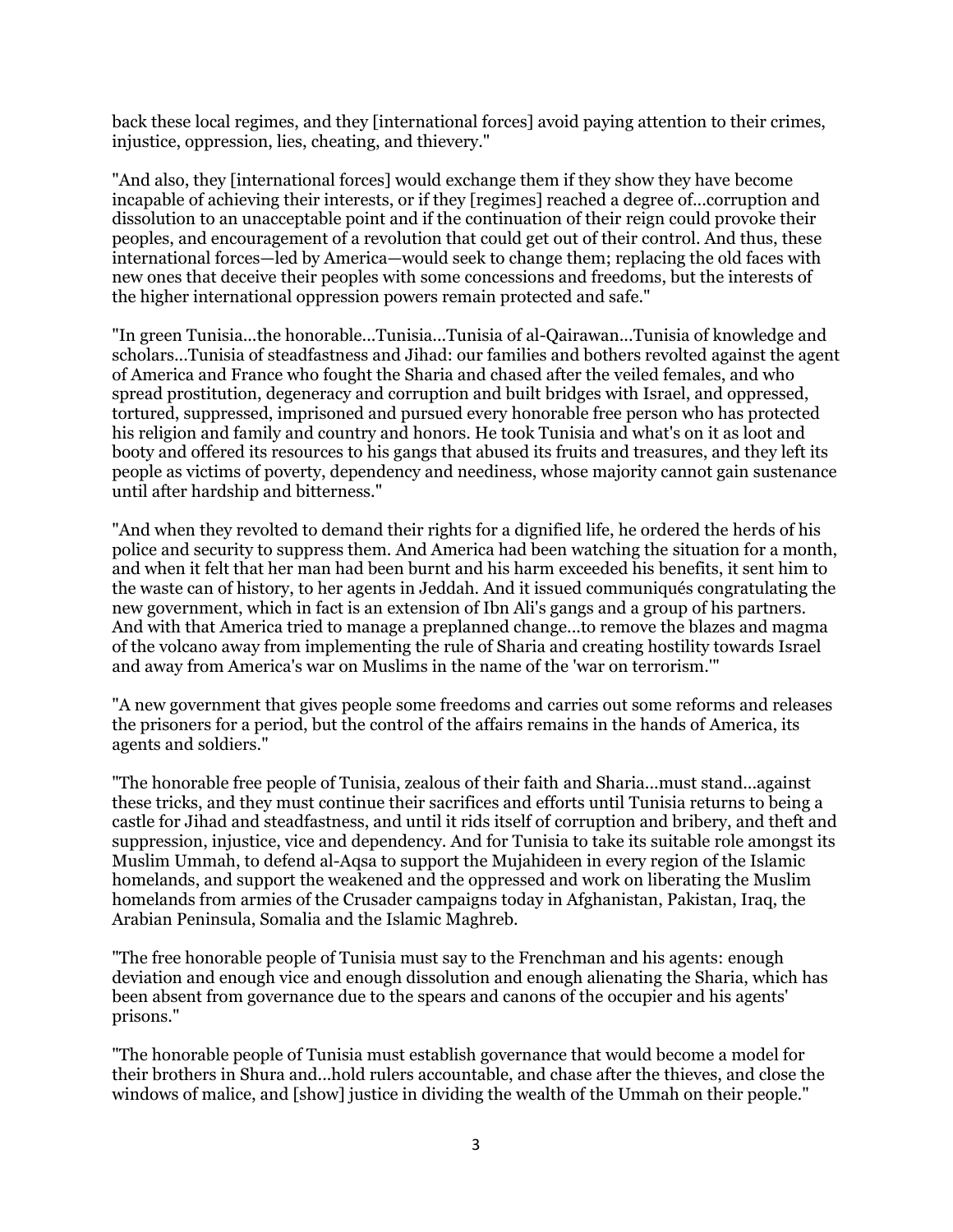"Similar to what is happening in Tunisia has also been prepared for Egypt. America is watching the situation and is issuing vague statements; so if Mubarak becomes able to control the situation using murder, suppression and displacement, then that would be what America wanted from the biggest Zionist Arab, who has allowed the abuse of Egypt, its ports, airports and the Suez Canal, which for that he suppressed the Islamic movement, and for which he juices up the prisoners via the American-supervised refinery of retrogressions, so they can come out as disfigured creatures and ugly beasts who would praise their torturers and who would revolt against their own principles."

"He is the one who is sanctioning Gaza, and he...protected the southern Israeli borders and has emptied Sinai from weapons for its sake, and instead he has turned it into a beacon for Israel prostitution trade. And America until now remains watching and following up, and it is holding the stick from the middle, with its full knowledge of Mubarak's crimes and that he would be the last one to implement any American measures of democracy. But she [America] has a grasp on him because he is the biggest Arab Zionists and protector of her interests and guarantor of the continuation of her crimes against Islam and Muslims."

"And what Mubarak has offered until today of dissolving the government and appointing his representative and promises of reforms, does not solve anything and that does not extinguish the flames of popular outrage, which demands his fall because he is the main criminal.... America... tries to gain time so that Mubarak may be able to control the situation so her interests and crimes can continue."

"And if Mubarak fails to control the situation and the volcano begins to get out of control, then Mubarak's palace is ready for him in the waste can of history in Jeddah, and the secular replacement—al-Baradei—is prepared and ready. A replacement who openly announces his secularism and says that the second article in the constitution, despite its malfunction and incapacity, can be re-discussed. A replacement who grew up on the labs of the international order and its forces have known him and its agencies have known him and have given him their prizes; a replacement who does not express his opinions regarding normalization with Israel nor on the aggression on Afghanistan and Iraq, nor on the sanctions on Gaza or Arab cooperative defense, nor on supporting the necessary products and the poor classes, nor on selling the public sector or self-sufficiency from the main crops. A replacement who resides in Vienna and visits Egypt in his free time. He came to Egypt on the third day of the protests and he declared that he is ready to lead a transitional government if the people want so; but, I do not know where the headquarters of this transitional government is...in Cairo, Vienna, or in New York!"

"A replacement who is harmonious with the international order, who accomplishes its interests and gives the simple poor [Egyptians] some freedoms and some liberation, but Egypt remains a base for the Crusader campaign and a main partner in America's war on Islam in the name of 'war on terrorism,' and protector of the south border with the Zionist entity."

"When I spoke about the Englishmen's methods in corrupting the rule in Egypt I mentioned that they corrupted the legislative system and they kept the Egyptian state forefront and turned it into a force that serves their interests. And they allowed a fake political life in which parties struggle with each other and in which elections are held and in which governments are changed. But the strings of the game always remained in the hands of the British envoy whose forces had been laid on the land of Egypt to protect Britian's interests. And this is exactly what America wants from Egypt: a suppressive or democratic government that is ruled by one party or a number of parties that wrestle for rule, but the strings of the fame always remain in the hand of